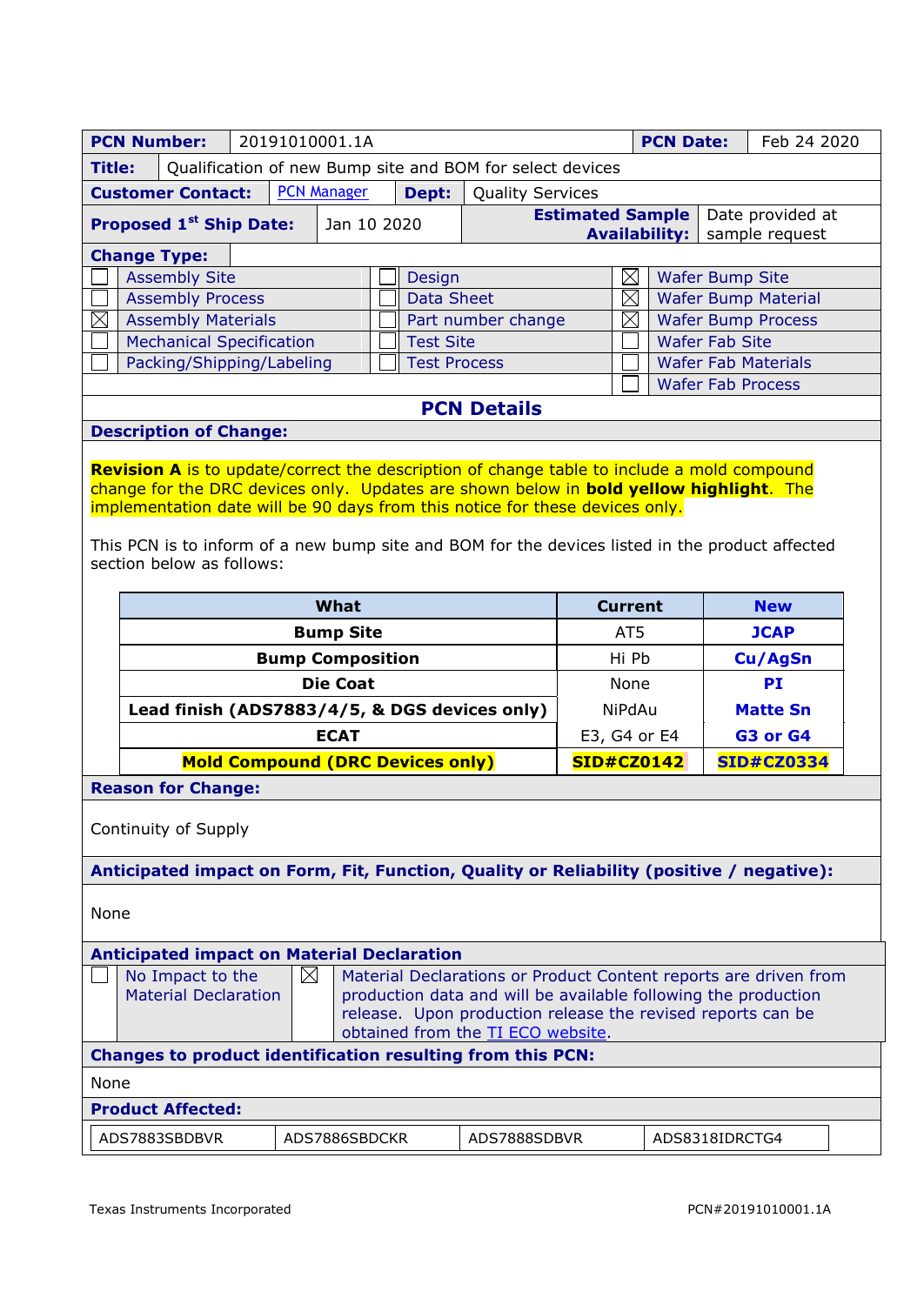| ADS7883SBDBVT | ADS7886SBDCKT | ADS7888SDBVT  | ADS8319IBDGSR |  |
|---------------|---------------|---------------|---------------|--|
| ADS7883SDBVR  | ADS7886SDBVR  | ADS7888SDCKR  | ADS8319IBDGST |  |
| ADS7883SDBVT  | ADS7886SDBVT  | ADS7888SDCKT  | ADS8319IBDRCR |  |
| ADS7884SDBVR  | ADS7886SDCKR  | ADS8318IBDGSR | ADS8319IBDRCT |  |
| ADS7884SDBVT  | ADS7886SDCKT  | ADS8318IBDGST | ADS8319IDGSR  |  |
| ADS7885SDBVR  | ADS7887SDBVR  | ADS8318IBDRCT | ADS8319IDGST  |  |
| ADS7885SDBVT  | ADS7887SDBVT  | ADS8318IDGSR  | ADS8319IDRCT  |  |
| ADS7886SBDBVR | ADS7887SDCKR  | ADS8318IDGST  | ADS8339IDGSR  |  |
| ADS7886SBDBVT | ADS7887SDCKT  | ADS8318IDRCT  | ADS8339IDGST  |  |



**TI Information Selective Disclosure** 

## **Qualification Results** Data Displayed as: Number of lots / Total sample size / Total failed

| <b>Type</b>                                                                                                                                                                                                                                                                                                                                                                                                                                                                                                                                                                                                                                                                                             | <b>Test Name / Condition</b>                                        | <b>Duration</b>          | <b>Qual Device:</b><br>ADS7886SBDBVR | <b>Qual Device:</b><br>ADS7886SDCKR | <b>Qual Device:</b><br>ADS8318IBDGSR | <b>QBS Process Reference:</b><br>OPA300AID |  |
|---------------------------------------------------------------------------------------------------------------------------------------------------------------------------------------------------------------------------------------------------------------------------------------------------------------------------------------------------------------------------------------------------------------------------------------------------------------------------------------------------------------------------------------------------------------------------------------------------------------------------------------------------------------------------------------------------------|---------------------------------------------------------------------|--------------------------|--------------------------------------|-------------------------------------|--------------------------------------|--------------------------------------------|--|
| <b>AC</b>                                                                                                                                                                                                                                                                                                                                                                                                                                                                                                                                                                                                                                                                                               | Autoclave 121C                                                      | 96 Hours                 |                                      |                                     |                                      | 3/231/0                                    |  |
| <b>CDM</b>                                                                                                                                                                                                                                                                                                                                                                                                                                                                                                                                                                                                                                                                                              | <b>ESD CDM</b>                                                      | 1000 V                   | $\sim$                               | $\sim$                              | $\sim$                               | 1/3/0                                      |  |
| ED                                                                                                                                                                                                                                                                                                                                                                                                                                                                                                                                                                                                                                                                                                      | <b>Electrical Characterization</b>                                  | Per Datasheet Parameters | Pass                                 | ٠                                   | Pass                                 | Pass                                       |  |
| <b>HAST</b>                                                                                                                                                                                                                                                                                                                                                                                                                                                                                                                                                                                                                                                                                             | Biased HAST, 110C/85%RH                                             | 264 Hours                | 1/77/0                               | 1/77/0                              |                                      | $\sim$                                     |  |
| <b>HAST</b>                                                                                                                                                                                                                                                                                                                                                                                                                                                                                                                                                                                                                                                                                             | Biased HAST, 130C/85%RH                                             | 96 Hours                 |                                      |                                     | 1/77/0                               | 3/231/0                                    |  |
| <b>HBM</b>                                                                                                                                                                                                                                                                                                                                                                                                                                                                                                                                                                                                                                                                                              | <b>ESD HBM</b>                                                      | 4000 V                   | ٠                                    | ÷                                   |                                      | 1/3/0                                      |  |
| <b>HTOL</b>                                                                                                                                                                                                                                                                                                                                                                                                                                                                                                                                                                                                                                                                                             | Life Test, 150C                                                     | 300 Hours                |                                      | ٠                                   | ٠                                    | 3/231/0                                    |  |
| <b>HTSL</b>                                                                                                                                                                                                                                                                                                                                                                                                                                                                                                                                                                                                                                                                                             | High Temp Storage Bake 150C                                         | 1000 Hours               | ٠                                    | $\sim$                              | $\sim$                               | 3/135/0                                    |  |
| <b>HTSL</b>                                                                                                                                                                                                                                                                                                                                                                                                                                                                                                                                                                                                                                                                                             | High Temp Storage Bake 170C                                         | 420 Hours                | 1/77/0                               | 1/77/0                              | 3/231/0                              | $\overline{a}$                             |  |
| LU                                                                                                                                                                                                                                                                                                                                                                                                                                                                                                                                                                                                                                                                                                      | Latch-up                                                            | (per JESD78)             |                                      | $\sim$                              | ٠                                    | 1/12/0                                     |  |
| <b>TC</b>                                                                                                                                                                                                                                                                                                                                                                                                                                                                                                                                                                                                                                                                                               | Temperature Cycle, -65/150C<br>500 Cycles                           |                          | 2/154/0                              | 2/154/0                             | 3/231/0                              | 3/231/0                                    |  |
| <b>UHAST</b>                                                                                                                                                                                                                                                                                                                                                                                                                                                                                                                                                                                                                                                                                            | Unbiased HAST 130C/85%RH<br>96 Hours<br>1/77/0<br>1/77/0<br>3/231/0 |                          |                                      | $\overline{\phantom{a}}$            |                                      |                                            |  |
| <b>YLD</b>                                                                                                                                                                                                                                                                                                                                                                                                                                                                                                                                                                                                                                                                                              | <b>Yield Analysis</b><br>Pass<br>Pass<br>Pass                       |                          |                                      |                                     |                                      |                                            |  |
| - Preconditioning was performed for Autoclave, Unbiased HAST, THB/Biased HAST, Temperature Cycle, Thermal Shock, and HTSL, as applicable<br>- The following are equivalent HTOL options based on activation energy of 0.7eV : 125C/1k Hours, 140C/480 Hours, 150C/300 Hours, and 155C/240 Hours<br>- The following are equivalent HTSL options based on activation energy of 0.7eV : 150C/1k Hours, and 170C/420 Hours<br>- The following are equivalent Temp Cycle options per JESD47 : -55C/125C/700 Cycles and -65C/150C/500 Cycles<br>Quality and Environmental data is available at TI's external Web site: http://www.ti.com/<br><b>Green/Pb-free Status:</b><br>Qualified Pb-Free(SMT) and Green |                                                                     |                          |                                      |                                     |                                      |                                            |  |

Change Number: C1806171<br>TI Qualification ID: 20180626-126214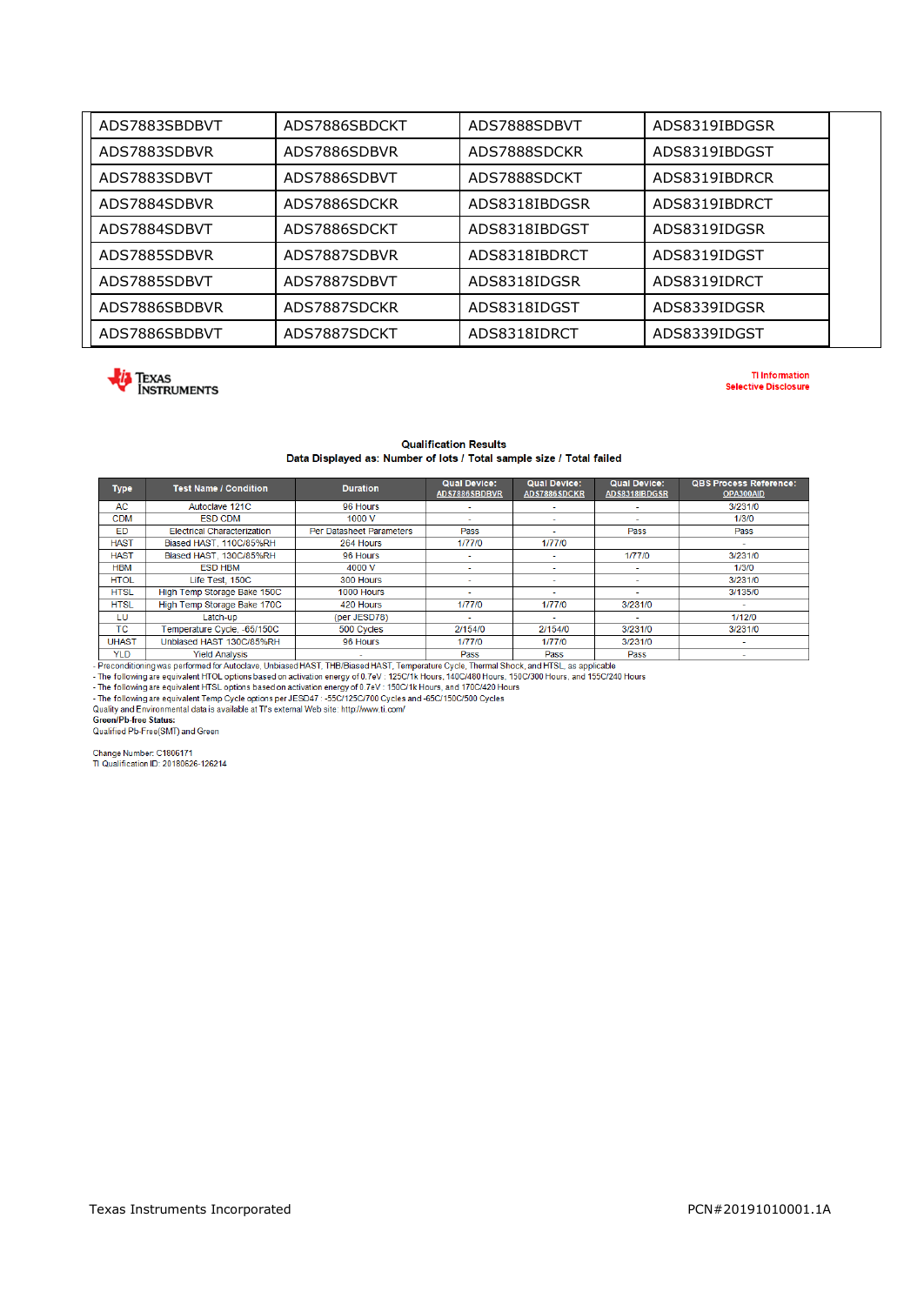

| $\ddot{\ddagger}$             |                                                                     |                                                                                                                                                 |                                      |                                                       |                                                |                                               |
|-------------------------------|---------------------------------------------------------------------|-------------------------------------------------------------------------------------------------------------------------------------------------|--------------------------------------|-------------------------------------------------------|------------------------------------------------|-----------------------------------------------|
| <b>Type</b>                   | <b>Test Name / Condition</b>                                        | <b>Duration</b>                                                                                                                                 | <b>Qual Device:</b><br>ADS8318IBDRCT | <b>QBS Product</b><br>Reference:<br><b>ADS8318DGS</b> | <b>QBS Product</b><br>Reference:<br>ADS8318DRC | <b>QBS Process</b><br>Reference:<br>OPA300AID |
| AC                            | Autoclave 121C                                                      | 96 Hours                                                                                                                                        | $\sim$                               | 3/231/0                                               | 3/231/0                                        | 3/231/0                                       |
| <b>CDM</b>                    | ESD - CDM                                                           | 1500 V                                                                                                                                          | ÷.                                   | 1/3/0                                                 | 1/3/0                                          | ÷.                                            |
| <b>CDM</b>                    | <b>ESD CDM</b>                                                      | 1000 V                                                                                                                                          | $\sim$                               | $\sim$                                                | $\sim$                                         | 1/3/0                                         |
| ED                            | <b>Electrical Characterization</b>                                  | Per Datasheet<br><b>Parameters</b>                                                                                                              | Pass                                 | Pass                                                  | Pass                                           | Pass                                          |
| <b>HAST</b>                   | Biased HAST.<br>130C/85%RH                                          | 96 Hours                                                                                                                                        |                                      | 1/77/0                                                | 3/231/0                                        | 3/231/0                                       |
| <b>HBM</b>                    | ESD - HBM                                                           | 2500 V                                                                                                                                          | a.                                   | ÷                                                     | 1/3/0                                          | 1/3/0                                         |
| <b>HTOL</b>                   | High Temp Operating Life,<br>155C                                   | 240 Hours                                                                                                                                       |                                      | 1/115/0                                               | 3/343/0                                        | ۰                                             |
| <b>HTOL</b>                   | Life Test, 150C                                                     | 300 Hours                                                                                                                                       | $\sim$                               | $\sim$                                                | $\sim$                                         | 3/231/0                                       |
| <b>HTSL</b>                   | High Temp Storage Bake<br><b>150C</b>                               | 1000 Hours                                                                                                                                      |                                      | ٠                                                     |                                                | 3/135/0                                       |
| <b>HTSL</b>                   | High Temp Storage Bake<br>170C                                      | 420 Hours                                                                                                                                       | 3/228/0                              | 3/231/0                                               | 3/231/0                                        | ٠                                             |
| LU                            | Latch-up                                                            | (per JESD78)                                                                                                                                    | $\sim$                               | ٠                                                     | ÷                                              | 1/12/0                                        |
| <b>TC</b>                     | Temperature Cycle -<br>65/150C                                      | 500 Cycles                                                                                                                                      | 3/231/0                              | ٠                                                     |                                                | 3/231/0                                       |
| <b>UHAST</b><br>$\sim$ $\sim$ | <b>Unbiased HAST</b><br>130C/85%RH<br>and the state of the state of | 96 Hours<br>$\mathbf{r}$ and $\mathbf{r}$ and $\mathbf{r}$ are $\mathbf{r}$ and $\mathbf{r}$ are $\mathbf{r}$ and $\mathbf{r}$ and $\mathbf{r}$ | 3/231/0                              | $  -$<br><b>CONTRACTOR</b>                            | <b><i>ALCOHOL</i></b>                          | .                                             |

## **Qualification Results** Data Displayed as: Number of lots / Total sample size / Total failed

- Preconditioning was performed for Autoclave, Unbiased HAST, THB/Biased HAST, Temperature Cycle, Thermal Shock, and HTSL, as applicable<br>- The following are equivalent HTOL options based on an activation energy of 0.7eV : - The following are equivalent HTSL options based on an activation energy of 0.7eV : 150C/1k Hours, and 170C/420 Hours

- The following are equivalent Temp Cycle options per JESD47 : -55C/125C/700 Cycles and -65C/150C/500 Cycles

Quality and Environmental data is available at TI's external Web site: http://www.ti.com/

Green/Pb-free Status:

Qualified Pb-Free(SMT) and Green

For questions regarding this notice, e-mails can be sent to the contacts shown below or your local Field Sales Representative.

| <b>Location</b> | <b>E-Mail</b>                  |
|-----------------|--------------------------------|
| <b>USA</b>      | PCNAmericasContact@list.ti.com |
| Europe          | PCNEuropeContact@list.ti.com   |
| Asia Pacific    | PCNAsiaContact@list.ti.com     |
| WW PCN Team     | PCN ww_admin_team@list.ti.com  |

## **IMPORTANT NOTICE AND DISCLAIMER**

TI PROVIDES TECHNICAL AND RELIABILITY DATA (INCLUDING DATASHEETS), DESIGN RESOURCES (INCLUDING REFERENCE DESIGNS), APPLICATION OR OTHER DESIGN ADVICE, WEB TOOLS, SAFETY INFORMATION, AND OTHER RESOURCES "AS IS" AND WITH ALL FAULTS, AND DISCLAIMS ALL WARRANTIES, EXPRESS AND IMPLIED, INCLUDING WITHOUT LIMITATION ANY IMPLIED WARRANTIES OF MERCHANTABILITY, FITNESS FOR A PARTICULAR PURPOSE OR NON-INFRINGEMENT OF THIRD PARTY INTELLECTUAL PROPERTY RIGHTS.

These resources are intended for skilled developers designing with TI products. You are solely responsible for (1) selecting the appropriate TI products for your application, (2) designing, validating and testing your application, and (3) ensuring